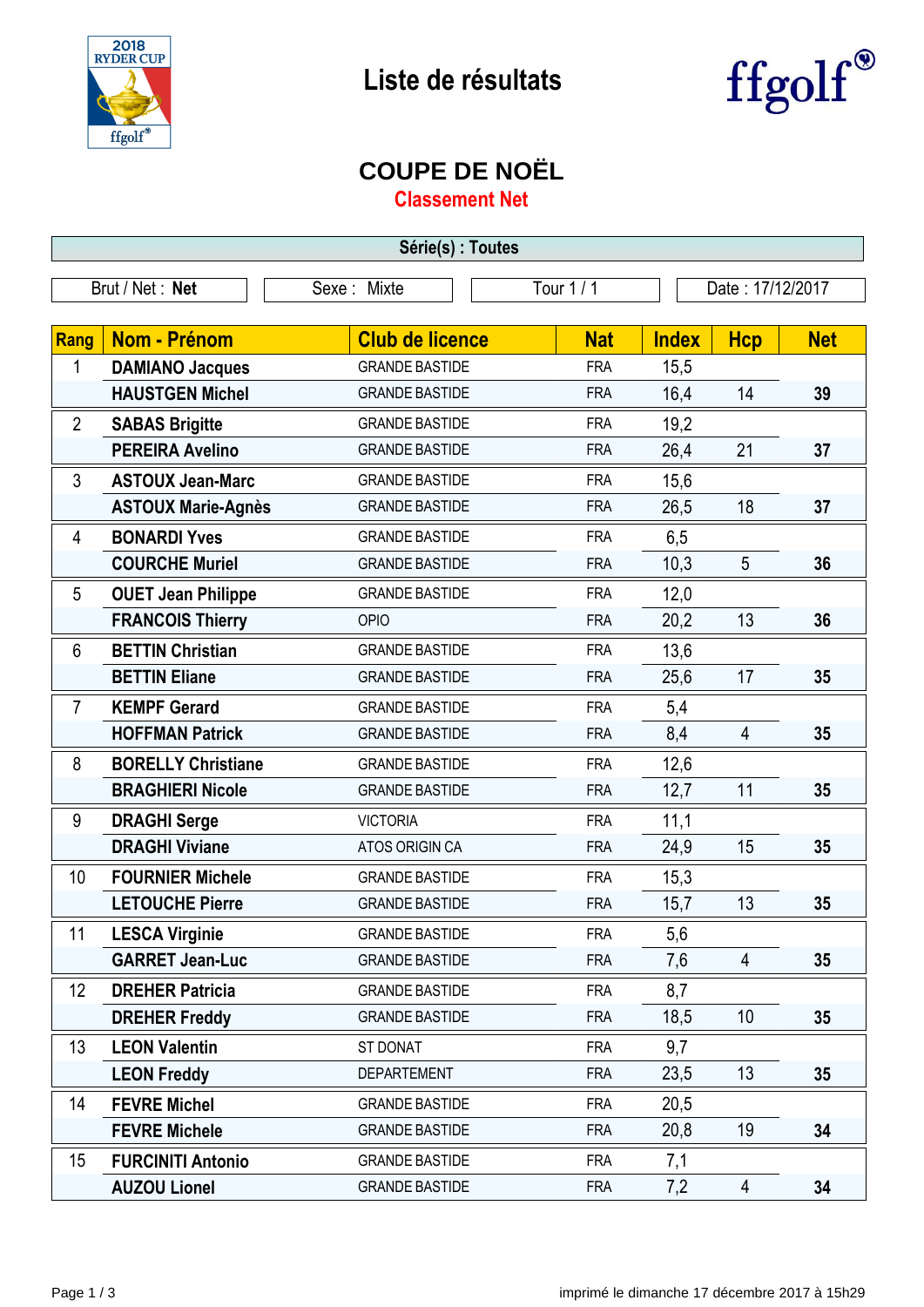| Rang | Nom - Prénom                     | <b>Club de licence</b> | <b>Nat</b> | <b>Index</b> | <b>Hcp</b> | <b>Net</b> |
|------|----------------------------------|------------------------|------------|--------------|------------|------------|
| 16   | <b>GREARD Jean-Pierre</b>        | <b>GRANDE BASTIDE</b>  | <b>FRA</b> | 12,3         |            |            |
|      | <b>MONS Jean-Pierre</b>          | <b>GRANDE BASTIDE</b>  | <b>FRA</b> | 13,5         | 10         | 34         |
| 17   | <b>GAVARRY Max</b>               | <b>GRANDE BASTIDE</b>  | <b>FRA</b> | 21,0         |            |            |
|      | <b>KEMPF Francine</b>            | <b>GRANDE BASTIDE</b>  | <b>FRA</b> | 27,5         | 22         | 34         |
| 18   | <b>DI GIORGIO Audrey</b>         | <b>GRANDE BASTIDE</b>  | <b>FRA</b> | 8,0          |            |            |
|      | <b>OLIVERO Vincente</b>          | <b>GRANDE BASTIDE</b>  | <b>FRA</b> | 13,1         | 8          | 34         |
| 19   | <b>CORDIER Daniel</b>            | <b>GRANDE BASTIDE</b>  | <b>FRA</b> | 17,2         |            |            |
|      | <b>CORDIER Marie</b>             | <b>GRANDE BASTIDE</b>  | <b>FRA</b> | 17,7         | 15         | 34         |
| 20   | <b>CHAOUAT Christine</b>         | <b>GRANDE BASTIDE</b>  | <b>FRA</b> | 13,3         |            |            |
|      | <b>VARGAS Josette</b>            | <b>GRANDE BASTIDE</b>  | <b>FRA</b> | 13,5         | 11         | 34         |
| 21   | <b>CORBEL Cyrille</b>            | <b>OPIO</b>            | <b>FRA</b> | 12,1         |            |            |
|      | <b>ZERILLO Lucas</b>             | MANDELIEU              | <b>FRA</b> | 23,9         | 15         | 34         |
| 22   | <b>THIERCELIN Sylvain</b>        | <b>GRANDE BASTIDE</b>  | <b>FRA</b> | 18,1         |            |            |
|      | <b>THIERCELIN Evelyne</b>        | <b>GRANDE BASTIDE</b>  | <b>FRA</b> | 30,1         | 20         | 33         |
| 23   | <b>DOMEREGO Josiane</b>          | <b>GRANDE BASTIDE</b>  | <b>FRA</b> | 13,5         |            |            |
|      | <b>CHECHIN-LAURANS Elisabeth</b> | <b>GRANDE BASTIDE</b>  | <b>FRA</b> | 14,0         | 12         | 33         |
| 24   | <b>FLORY Philippe</b>            | <b>PACA</b>            | <b>FRA</b> | 13,8         |            |            |
|      | <b>APPERT FLORY Anny</b>         | <b>PACA</b>            | <b>FRA</b> | 22,9         | 16         | 33         |
| 25   | <b>DABIN Patrick</b>             | <b>GRANDE BASTIDE</b>  | <b>FRA</b> | 10,5         |            |            |
|      | <b>CARLOTTI Olivia</b>           | <b>GRANDE BASTIDE</b>  | <b>FRA</b> | 11,6         | 9          | 33         |
| 26   | <b>POIRETTE Andre</b>            | <b>GRANDE BASTIDE</b>  | <b>FRA</b> | 19,3         |            |            |
|      | <b>POIRETTE Marcelle</b>         | <b>GRANDE BASTIDE</b>  | <b>FRA</b> | 24,9         | 20         | 32         |
| 27   | <b>TRUEBA Marie-Chantal</b>      | <b>GRANDE BASTIDE</b>  | <b>FRA</b> | 15,1         |            |            |
|      | <b>MONIGATTI Giangiacomo</b>     | <b>GRANDE BASTIDE</b>  | <b>FRA</b> | 30,9         | 19         | 32         |
| 28   | <b>DE RHAM Renaud</b>            | <b>GRANDE BASTIDE</b>  | <b>FRA</b> | 18,8         |            |            |
|      | <b>DE RHAM Marie-Aimee</b>       | <b>GRANDE BASTIDE</b>  | <b>FRA</b> | 19,1         | 17         | 32         |
| 29   | <b>LE GOASCOZ Vincent</b>        | <b>GRANDE BASTIDE</b>  | <b>FRA</b> | 20,1         |            |            |
|      | LE GOASCOZ Jacqueline            | <b>GRANDE BASTIDE</b>  | <b>FRA</b> | 30,8         | 22         | 32         |
| 30   | <b>BOUTHORS Dominique</b>        | <b>GRANDE BASTIDE</b>  | <b>FRA</b> | 14,4         |            |            |
|      | <b>BOUTHORS Etienne</b>          | <b>GRANDE BASTIDE</b>  | <b>FRA</b> | 17,9         | 14         | 32         |
| 31   | <b>NYSTROM Elisabeth</b>         | <b>GRANDE BASTIDE</b>  | <b>FRA</b> | 12,6         |            |            |
|      | <b>SAGOT Claude</b>              | <b>GRANDE BASTIDE</b>  | <b>FRA</b> | 14,2         | 11         | 32         |
| 32   | <b>STROUD Florance</b>           | <b>GRANDE BASTIDE</b>  | <b>FRA</b> | 22,4         |            |            |
|      | <b>STROUD Geoffrey</b>           | <b>GRANDE BASTIDE</b>  | <b>FRA</b> | 30,0         | 23         | 32         |
| 33   | <b>SIN Chris</b>                 | <b>GRANDE BASTIDE</b>  | <b>FRA</b> | 15,1         |            |            |
|      | <b>SIN Thim</b>                  | <b>GRANDE BASTIDE</b>  | <b>FRA</b> | 17,0         | 14         | 31         |
| 34   | <b>VANDELLI Kyung Im</b>         | <b>GRANDE BASTIDE</b>  | <b>FRA</b> | 15,7         |            |            |
|      | <b>VANDELLI Christian</b>        | <b>GRANDE BASTIDE</b>  | <b>FRA</b> | 21,6         | 16         | 31         |
| 35   | <b>ARMANDONI Roger</b>           | <b>GRANDE BASTIDE</b>  | <b>FRA</b> | 14,1         |            |            |
|      | <b>PREVOT Martine</b>            | <b>GRANDE BASTIDE</b>  | <b>FRA</b> | 23,6         | 16         | 31         |